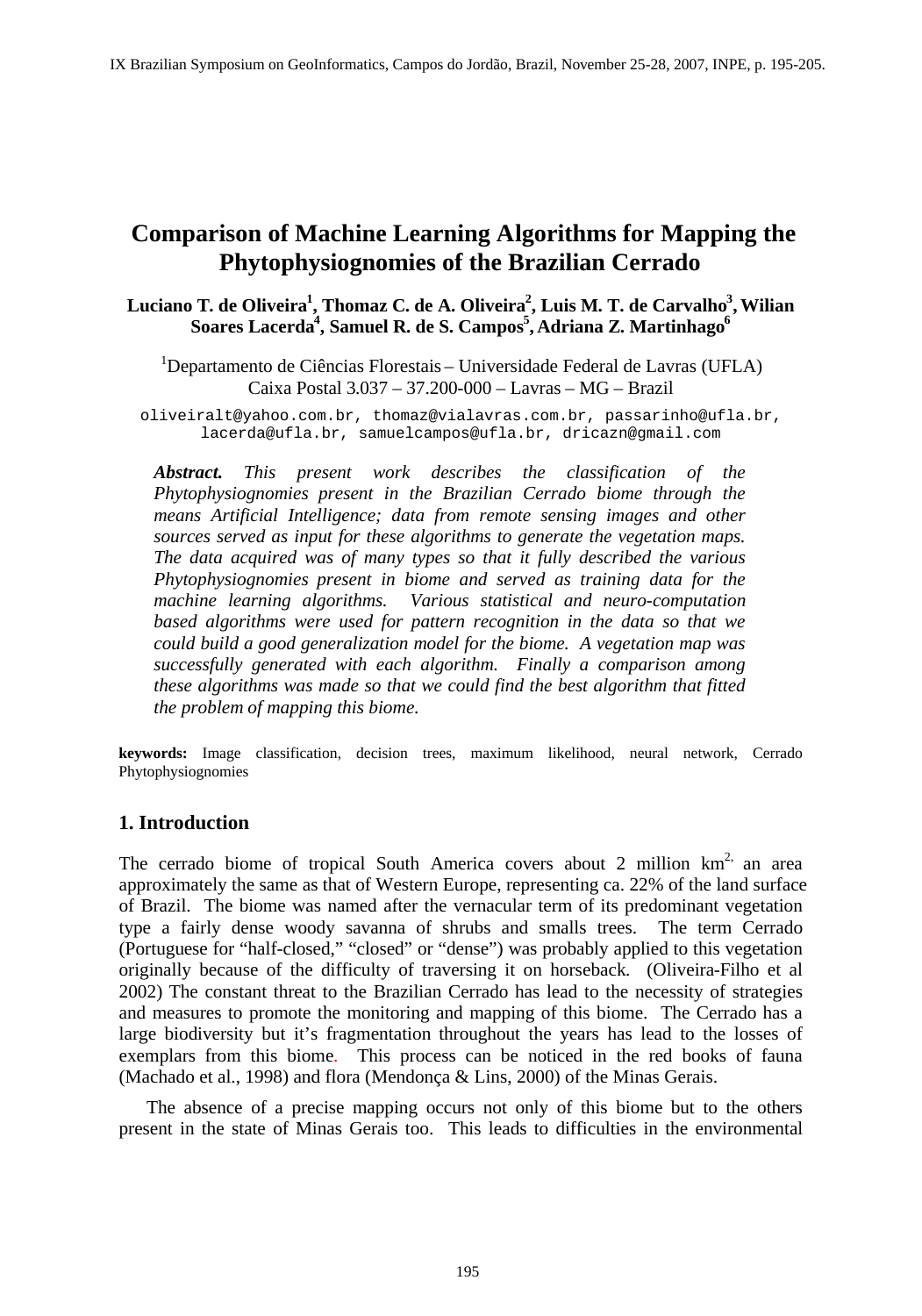management due to database deficiencies reflecting in other aresas management of the state.

This can be noticed in the northern part of the Minas Gerais state, where the biome of Cerrado occurs very intensively. In this region we can observe areas with big social problems that intensify by the lack of social and forest management that lead to a clandestine exploration of vegetable coal which is intensified by the product's high market value.

This work's main objective is to develop an efficient methodology to generate the mapping of the various phytophysiognomies present in the Savanna biome region and to promote a comparison among the classification algorithms used to generate theses vegetation maps. Precise vegetation mapping can help the monitoring and the environmental administration of such areas. The main objective of this work is to propose a methodology based on machine learning algorithms that can help achieve this objective of precise mapping of the phytophysiognomies present in the Cerrado biome.

# **2. Methods**

#### **2.1. Field sampling of the phytophysiognomies.**

Initially the classification proposed by Ribeiro & Walter (1998) was used to promote the characterization and for the choice of division level of the phytophysiognomies in the Cerrado biome.

Throughout qualitative analyses of images EMT+, during a low humidity period and a high humidity period, some areas were identified as representative areas of forest fragments and also components of the agricultural landscape (Louzada, 2000). Some field expeditions by air and land occurred for identification and analyses of the

distribution of the remaining phytophysiognomies of the region; these were latterly used as samples of earth observation trueness.

The phytophysiognomical levels were adapted from the original classification from Ribeiro & Walter (1998) because of the necessity to adequate the characteristics of the analyzing sensor that is not capable of resolving small forest fragments that are representative of one phytophysiognomy. Valey-side marshy grasslands fragments are very small and tend to be found mixed among riverine forests. Open grassland and grassland with scattered shrubs fragments are very associated to each other. By the characteristics of the fragments just described, some of the fragments individually would not be captured because of their small size and the object's size must be at least three times the size of the sensor's resolution.

Analyzing an individual date of remote sensing data to extract meaningful vegetation biophysical information is often of value. However timing is a very important when attempting to identify different vegetation types or to extract useful vegetation biophysical information (e.g. biomassa, chlorophyll characteristics) from remotely sensed data (Jensen 2000). The group of samples was initially established from the EMT image from a dry spell period/high humidity period. From the entire group of samples, 30% were separated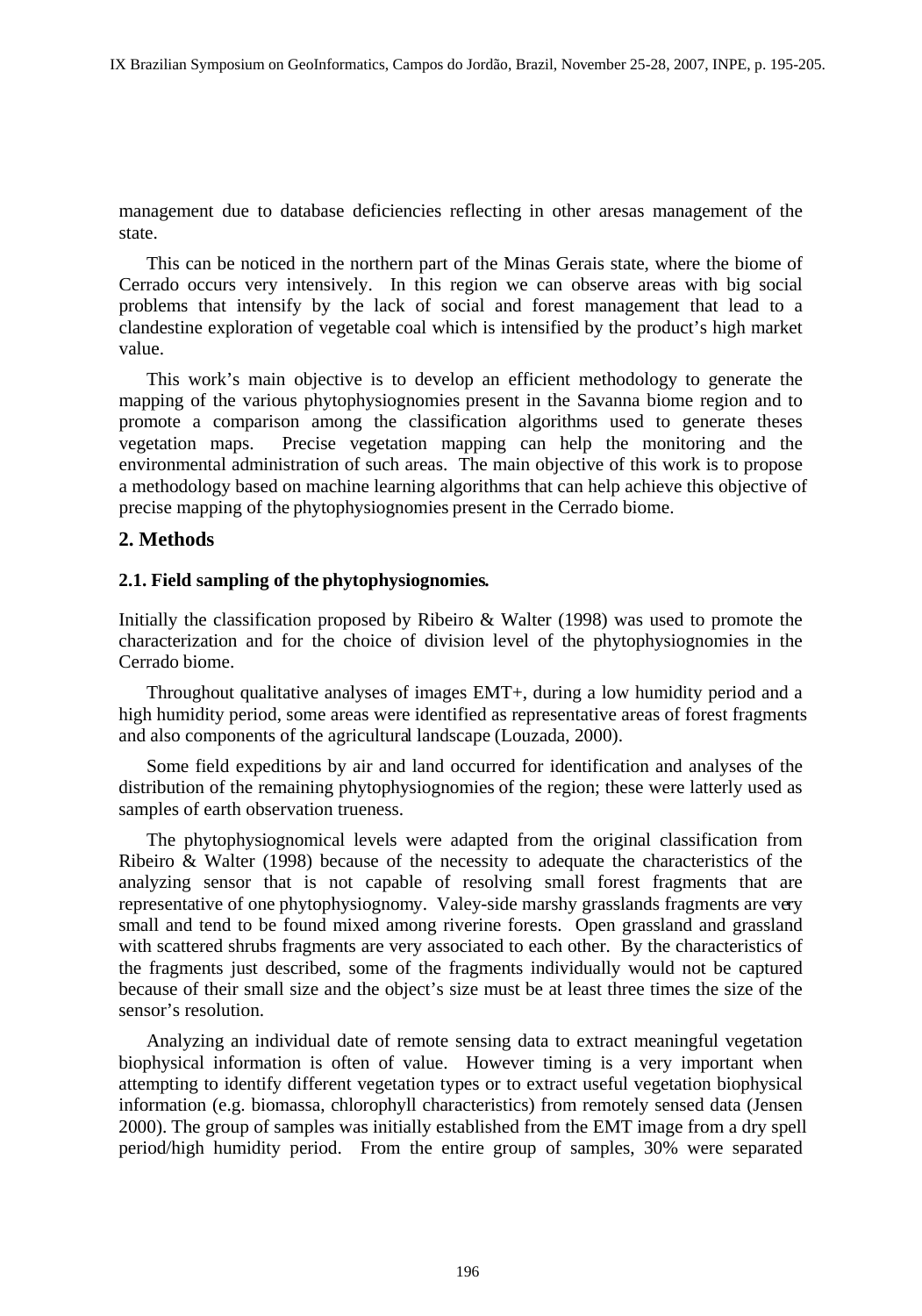randomly from each class of phytophysiognomies. These samples were used as training data for the algorithms, accuracy data of the classification and latter as test data of the accuracy (**Table 1**). This last one being only used on the decision tree algorithms. By this way, was a compromise between stratified sampling and randomly chosen sampling was set.

|                |      |       | <b>TABLE 1 - Total number of sampled pixels</b>                              |            |       |      |       |           |
|----------------|------|-------|------------------------------------------------------------------------------|------------|-------|------|-------|-----------|
|                |      |       | Forests Savannic grassland Eucalipte pasture cropland Bair soil Water Shades |            |       |      |       |           |
|                |      |       |                                                                              | plantation |       |      |       |           |
| <b>Samples</b> | 8237 | 67251 | 53956                                                                        | 18710      | 42396 | 1814 | 38487 | 5635 2104 |

# **2.2. Image Processing**

With the goal of reducing the noise resulting form image fusion, and due to the atmospheric influence in the panchromatic image, the Lee filter with a 3x3 window was used so that it would reduce the texture resulting from the noise but not the image detail. Vegetation indices are dimensionless, radiometric measures that function as indicators

of relative abundance and activity of green vegetation. A vegetation index should: maximize sensitivity to plant biophysical parameters, normalize external effects such as Sun angle, normalize internal effects such as canopy background variations. There are more than 20 vegetation indices in use (Jensen 2000). A NDVI (Normalized Difference Vegetation Index) was calculated in all of the images, making a relationship in the band that represents the red and infrared wavelengths bands, those bands correspond to the bands 3 and 4 if the EMT+ images.

 The Tasseled Cap transformation is a global vegetation index. Theoretically, it may be used anywhere in the world to disaggregate the amount of soil brightness, vegetation, and moisture content in individual pixels in a Landsat MSS or Thematic Mapper image (Jensen 2000). The coefficients necessary for the Tasseled Cap (**Table 2**) were only applied on the ETM+ images. (Crist  $&$  Cicone 1984) calculated these coefficients so that they can be applied on digital images.

|                                                                                |        |                                 | _______ |                     |           |
|--------------------------------------------------------------------------------|--------|---------------------------------|---------|---------------------|-----------|
| <b>Indexes</b>                                                                 |        | $ETM+1$ $ETM+2$ $ETM+3$ $ETM+4$ |         | $ETM+5$ $ETM+7$     |           |
| <b>Brightness</b> $\vert 0,3037 \vert$                                         |        | 0,2793 0,4743 0,5585            |         | 0,5082              | 0,1863    |
|                                                                                |        |                                 |         |                     |           |
| Greenness $\begin{array}{ l} -0.2848 & -0.2435 & -0.5436 & 0.7243 \end{array}$ |        |                                 |         | 0,0840              | $-0,1800$ |
| Wetness                                                                        | 0,1509 | 0,1973 0,3279                   | 0,3406  | $-0,7112$ $-0,4572$ |           |

**TABLE 2 -** Coefficients of Tasseled Cap applied on Landsat images

The mixture fractions were obtained taking into account the simplex theory (Correia, 1983, Aguiar, 1991; Mather, 1999; Tso & Matter 2001, Schowengerdt, 1997), thus obtaining the pure pixels from the extremes of the distribution from the sampling space domain (Red X infrared).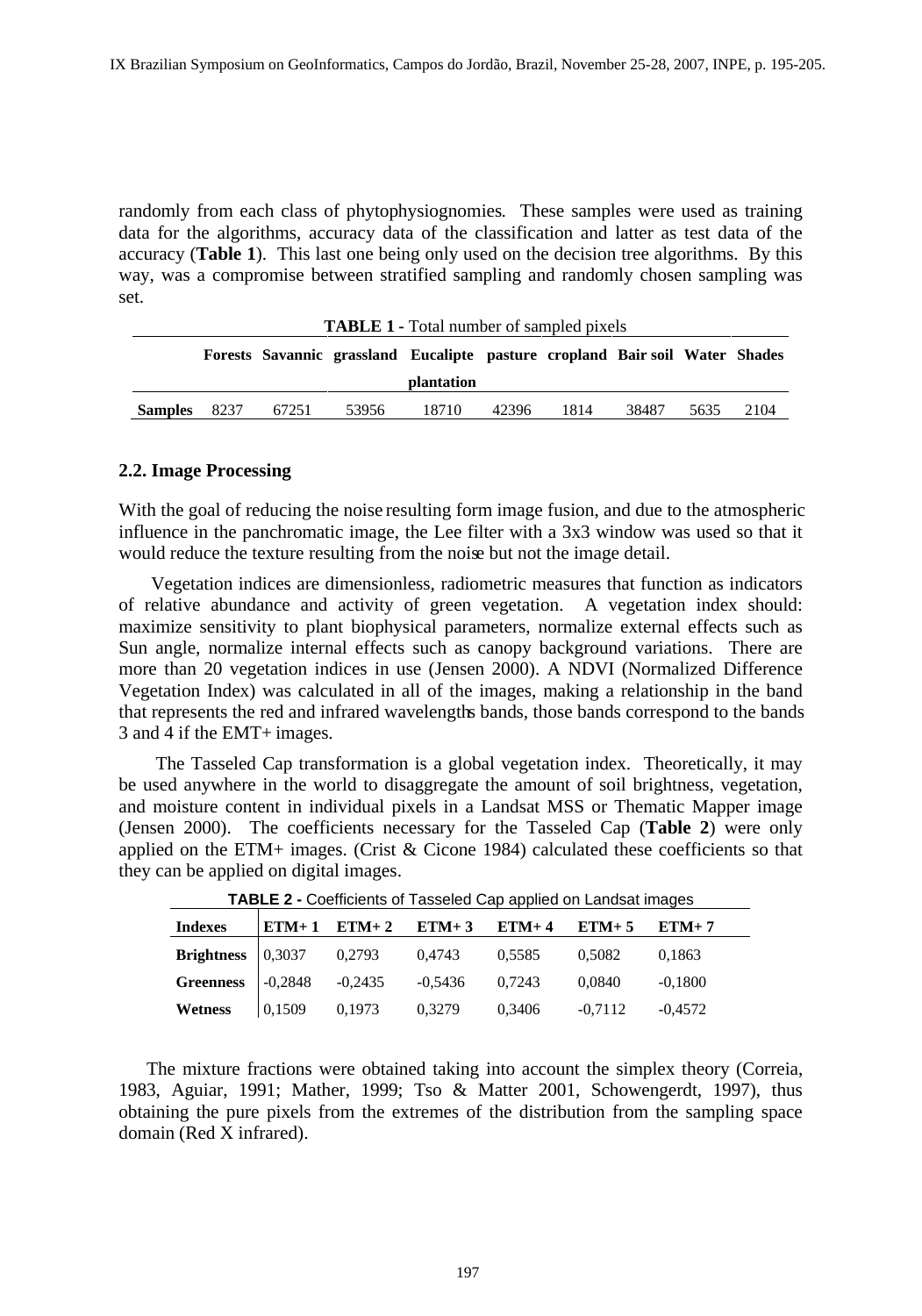According to (INPE 2002), there is no necessity to convert the digital pixels into values of reflectance when the values were obtained from the image itself. Thus it was decided to leave the values in digital numbers. The model was applied with some restrictions; the fractions of shades, vegetation and

soil could not overcome 100% of total mixture found in a pixel. One image of 25 classes was generated by the ISODATA unsupervised classification method, applying 10 iterations with a minimum value of 10 pixels per class and gathering a number of six isolated pairs in the class. This image was created with the intention of simplifying the information of the image, helping in this case the performance of classifying algorithms and the distinction of the each pixel in the classification. This is helpful, once the classifiers work on every pixel individually.

With altitude curves in the forms of vectors from IBGE institute, it was generated one image of the classes of altitude. In this image the altitude was rearranged into a 0 to 255 range, the lowest altitude being 0 and the highest altitudes of the region 255.

For the river buffer it was necessary the extraction of the whole of the hydrography through a visual analyses of high resolution images. The buffer ranges from 0 up 255, zero being the value where river stands and it gradually increases up to 255 as the distance increases from the river. Values of 255 correspond to locations distant from a river pixel.

The images of classes of altitude and hydrography are very important to this work since they establish import features and relationships that characterize the vegetation of the Cerrado biome.

# **2.3. Image classification**

As commented earlier, the main objective of this work is to compare image classification algorithms among themselves. For Moreira (2003) an automatic image identification and classification can be sought as the analyses and the manipulation of images through computational techniques, with the goal of extracting information regarding an object of the real world. For this research, maps of the phytophysiognomies of the Cerrado biome were generated with the following algorithms: Decision trees, Maximum likelihood, Kohonen's self Organizing maps with supervised learning, Multi layer perceptrons and Fuzzy ART maps Neural networks.

#### **2.3.1. Maximum Likelihood**

The Maximum likelihood is a statistical algorithm that necessitates some previous sampling before its operation (learning stage of the classifier), where it can be established a previous indication of the number and a specific pattern of a certain class. (Lillesland & Kiefer, 2000).

 This classifier is based in the Bayesian theory of probability; it uses an array of patterns and a covariance matrix from a Gaussian distribution sample set. (Lillesland & Kiefer, 2000, Gonzáles e Woods, 2000 ; Tso & Mather, 2001). The classification is therefore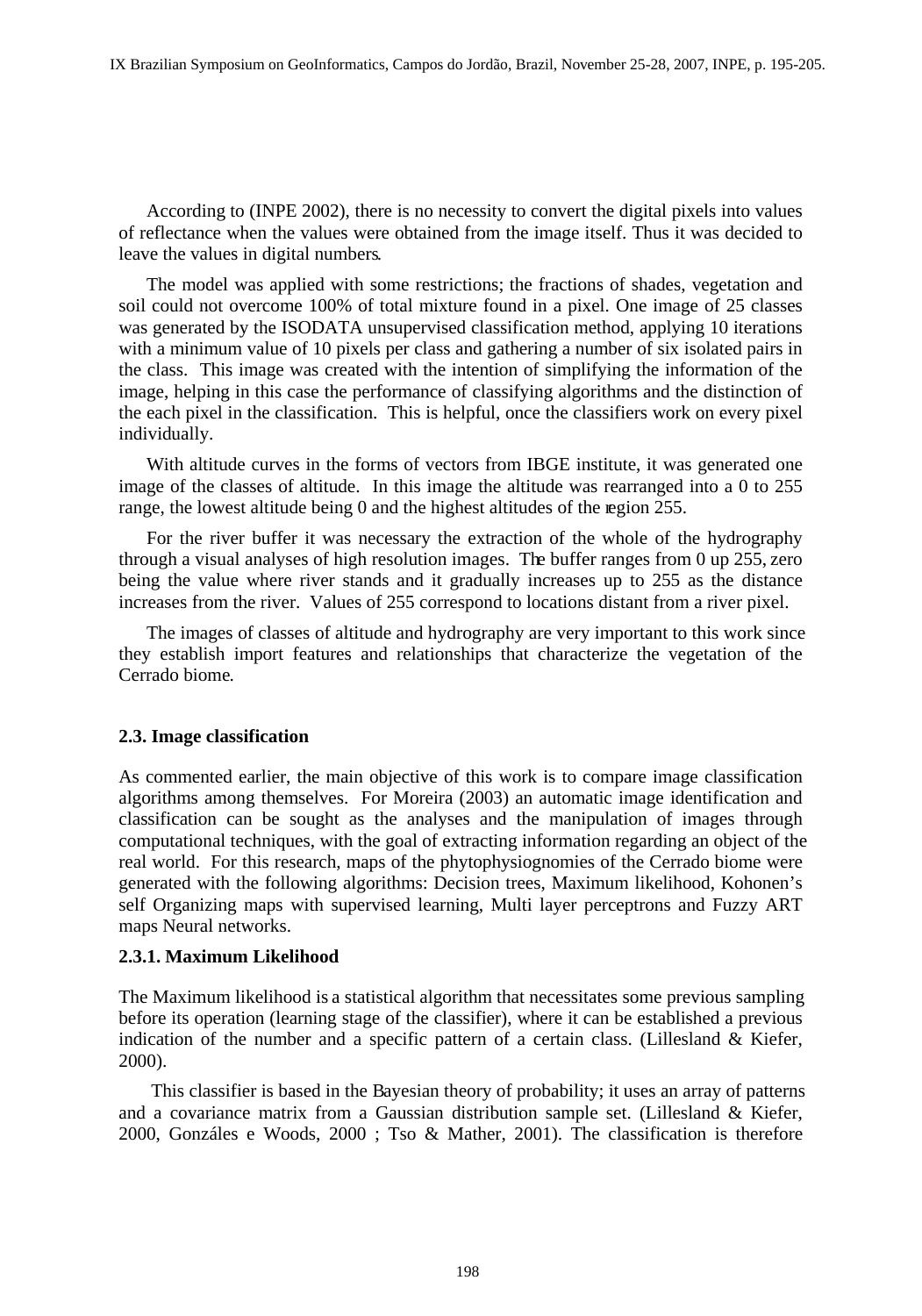defined by the smallest number of standard deviation from sample set. Thus each pixel is classified according to an average array and covariance matrix. The maximum likelihood distinguishes from the other classifiers by having good overall performance for classifying Earth's surface. (Carvalho, 2001 ; Marcelino et al., 2003 ; Oliveira et al., 2002). 30% from the total number of samples of earth trueness were used as training data set of the algorithms; these values are present in **Table 1**. In the maximum likelihood it was considered that all the pixels had the same probability of belonging to each one of the present classes.

#### **2.3.2. Decision Tree**

The decision tree is a non parametrical classifier that is based in the inductive learning of a human being, where one can learn to separate the classes throughout training data (Quilan, 1986). From the training data, that can be describe as a set of attributes (e.g. altitude, reflectance, NDVI, etc), a binary rule can be established so that the samples set can be divided into two more homogenous data sets than the original set. This procedure will occur until the divisions lead up to each desired class of attributes. The decision rules are obtained by the definition the best discriminative function based on linear combinations of the certain attributes (Breinman et al., 1984).

With the generation of all the described images it was obtained a set of attributes that were extracted from the training and testing data sets. These sets were used to generate and choose the best decision trees, using the Gini algorithm.

#### **2.3.3. Neural Networks**

The neural networks are problem solving algorithms of the artificial intelligence that use methods and techniques inspired on historical facts and models of biological neurons and networks. These biological inspired models are extremely efficient when the pattern of classification is not a simple and trivial one (Barreto 2002). Theses networks have shown to be helpful in the resolution of problems of practical scope. Problems such as voice recognition, optical character recognition, medical diagnosis and other practical scope problems are by no means complex problems to the human brain and sensor as they are for a computer to resolve. Theses problems however can be resolved computationally through an artificial network of neurons.

Even though some researchers do not recognize the neural networks as being the general natural solution surrounding the problems of recognizing patterns on processed signals, it can be noticed that a well trained network is capable of classifying highly complex data (Kanellopolous et all 1997). According to (Wilkinson 1997) the use of neural networks in pattern recognition and

classification has grown in the last years in the field of remote sensing. A neural network needs to be capable of transforming spectral radiations into thematic maps that represent the reality.

For the interest of this work we used different types of networks. A SOM (self organizing maps) Kohonen (1990), network was used for classifying the vegetation with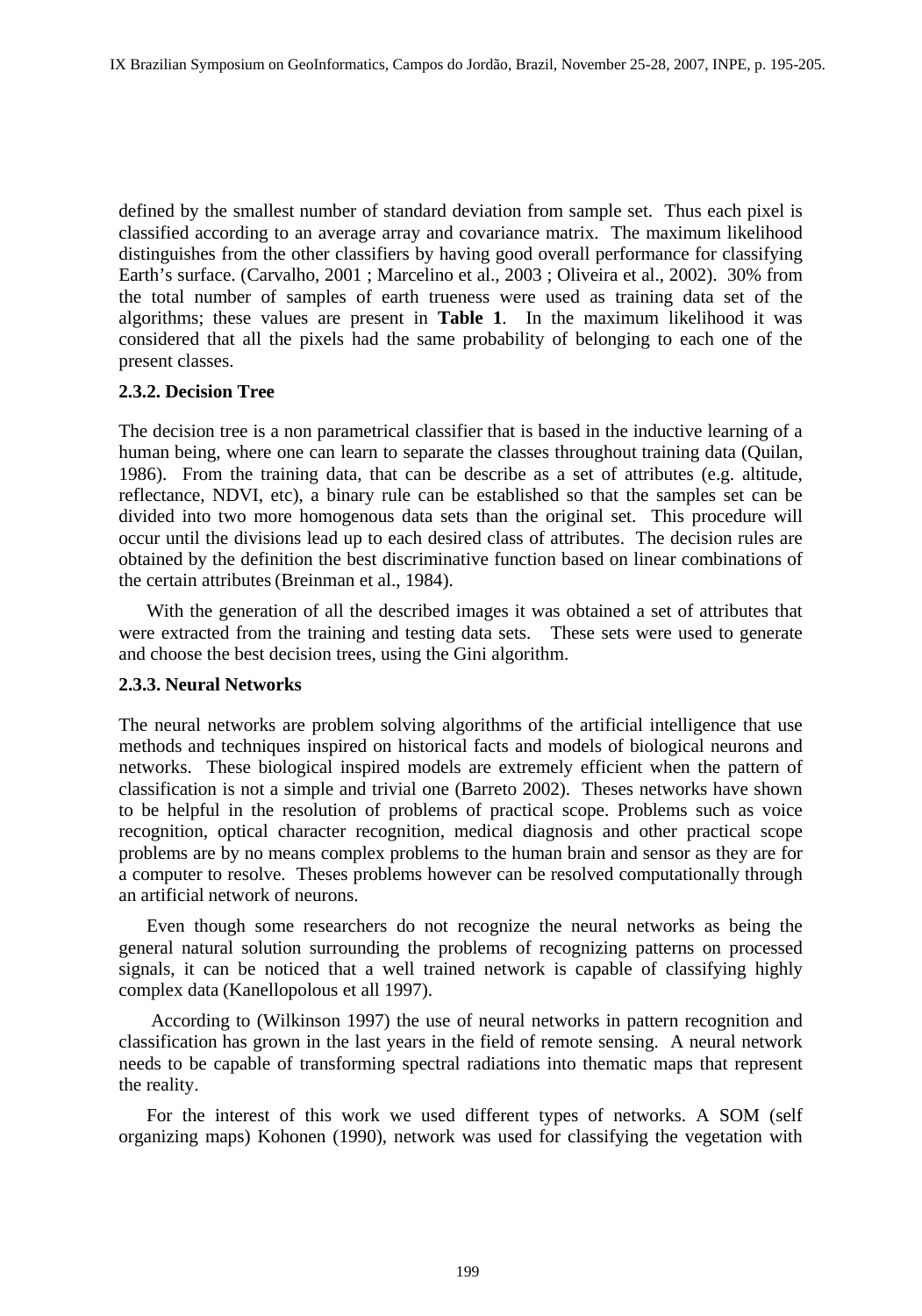supervised learning. The following described parameters used in this research on neural networks were reached through experiments and tests and limited computer power. The networks were trained and re-trained several times. Various tests were done with different network parameters aiming to reach the networks that best classified our problem of generating vegetation map. The supervised SOM had the following parameters: 31 layers with 31 neurons per layer, with variable learning rate that went from 0.5 to 1.0. The number of epochs required was of 20776 with a final quantification error of 0.1672.

A multi layer perceptron was also used for this work with the following parameters: only one hidden layer, sigmoid activation function, initial neighborhood radius of 46.25, learning rate of 0.1 and momentum of 0.5. The network was trained with 10000 iterations that lead out 95.11% of correct classifications in the training data set.

## **2.3.4. Soft classifiers**

For (Mather 1999) the use of Fuzzy, or soft classifiers, is adequate when we want to avoid errors of classification due to ambiguity of the classes generated during the classification. When a pixel has characteristics that can include it in two or more classes, future errors of classification will occur due to this ambiguity. Fuzzy maps allow a determined pixel to be in different classes at the same time depending on the pertinence level of the pixel to each class. A fuzzy ArtMap can be generated based on the ART (Adaptavide Resonance Theory) (Carpenter et al, 1991) which is a theory that describes the biological cognitive learning of the living creatures. The ART networks were specially developed to resolve the stability-plasticity dilemma and exhibit a high degree of stability in order to preserve significant past learning, but remains adaptable enough to incorporate new information whenever it might appear (Carpenter, 1989). Fuzzy ART is a clustering algorithm that operates on vectors with fuzzy analog input patterns (real numbers between 0.0 and 1.0) and incorporates an incremental learning approach which allows it to learn continuously without forgetting previous learned states.

#### **2.4 Training and Classification**

The classification preceded as described earlier, using training samples which correspond to approximately 30 % of the total number as seen in **Table 1**. The training phase must happen to each algorithm before it can be used for classification. In the maximum likelihood algorithm training, it was considered that each pixel had the same probably of being in each class.

It was used the same training data set for the maximum likelihood, the decision tree and the also in all the kinds neural networks and fuzzy ArtMaps. For the test of theses decision trees a new set data was extracted from the original data set with values described in **Table 1,** for which the set had the same number of pixels as the training data set.

#### **2.5 Accuracy and comparison of the generated images**

As commented earlier, the main objective of this work is to verify the accuracy of these classifiers comparing them. To accomplish this, a set of accuracy samples were used as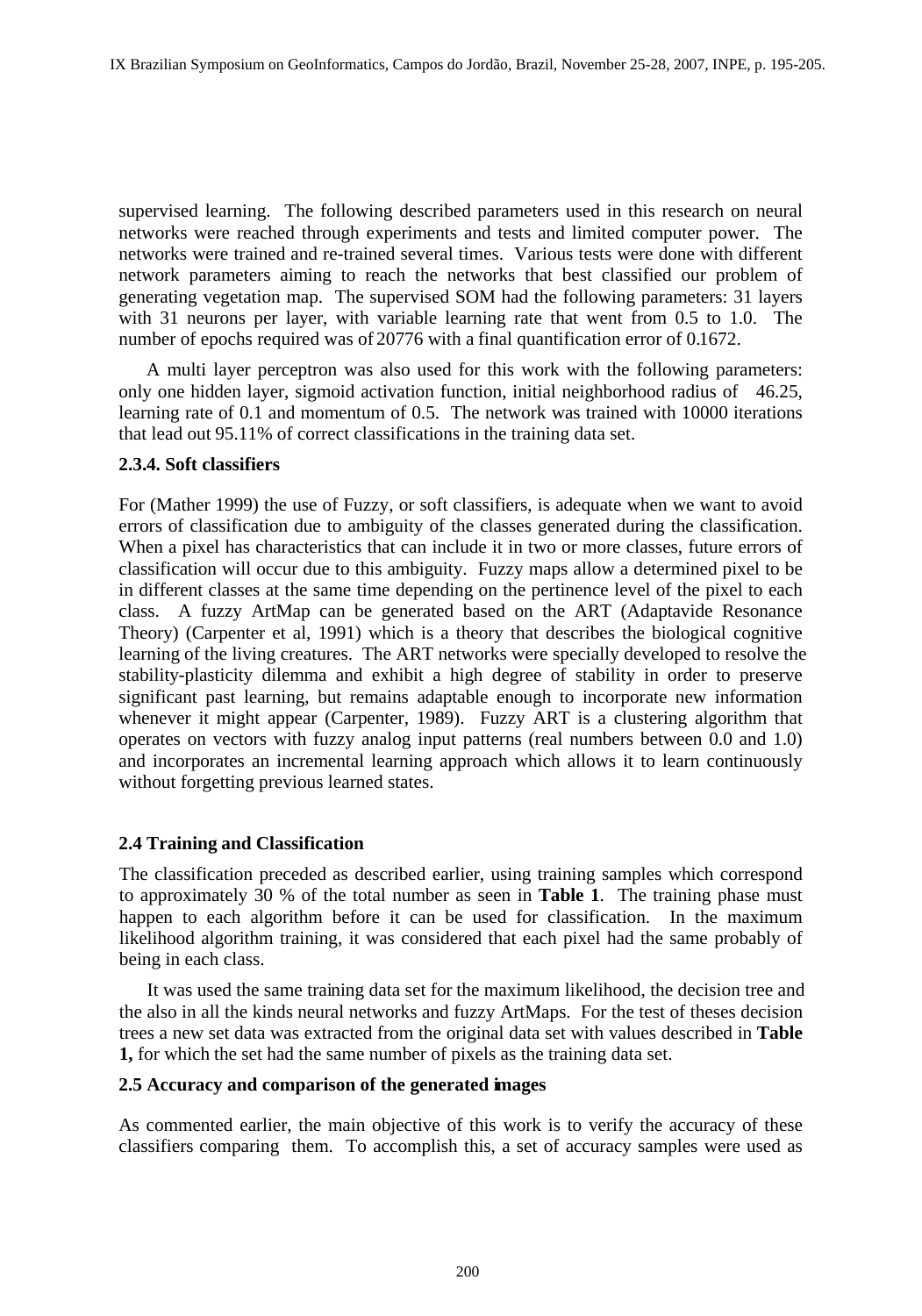seen in **Table 1**. With the accuracy samples a confusion matrix was generated, by which the Kappa coefficient (Colganton & Green, 1999; Tso & Mather, 2001) was extracted from. By doing this, we can compare statistically the quality of each algorithm to resolve this problem with its dataset.

# **3. Results**

#### **3.1. Data mining, image classification, analyses of the matrixes.**

After the training phase a multivariate decision tree with the lesser possible relative cost was chosen, that is, one that has smallest possible mixture of classes on the terminal leaves (Breiman et al., 1984).

With the previous selection of the tree and its respective confusion matrix was generated using the accuracy samples. These matrixes were also generated using the maximum likelihood and for each of the type of neural classifier.

The set of temporal images obtained high Kappa coefficient values (**table 3**). This can be explained by the fact that a temporal set of images captures the phonological cycle of the vegetation.

**TABLE 3** - Results of Kappa coefficient from the set of images Temporal Landsat

The classification of the Cerrado biome followed the previous steps which included classification with: MPL, Fuzzy ArtMap neural network, decision tree, and maximum likelihood from the set temporal EMT+ (**Figures 1a, 1b e 1c).** A confusion matrix was generated for the evaluation of the best Kappa coefficient **Table 4**

After applying the Landis & Koch (1977) evaluation all the classifications were all defined as excellent.

It was noticed that the Fuzzy ArtMap neural network obtained a better efficiency than all the others algorithms analyzed, thus assuring the better quality for this algorithm to classify the phytophysiognomies of the Cerrado biome.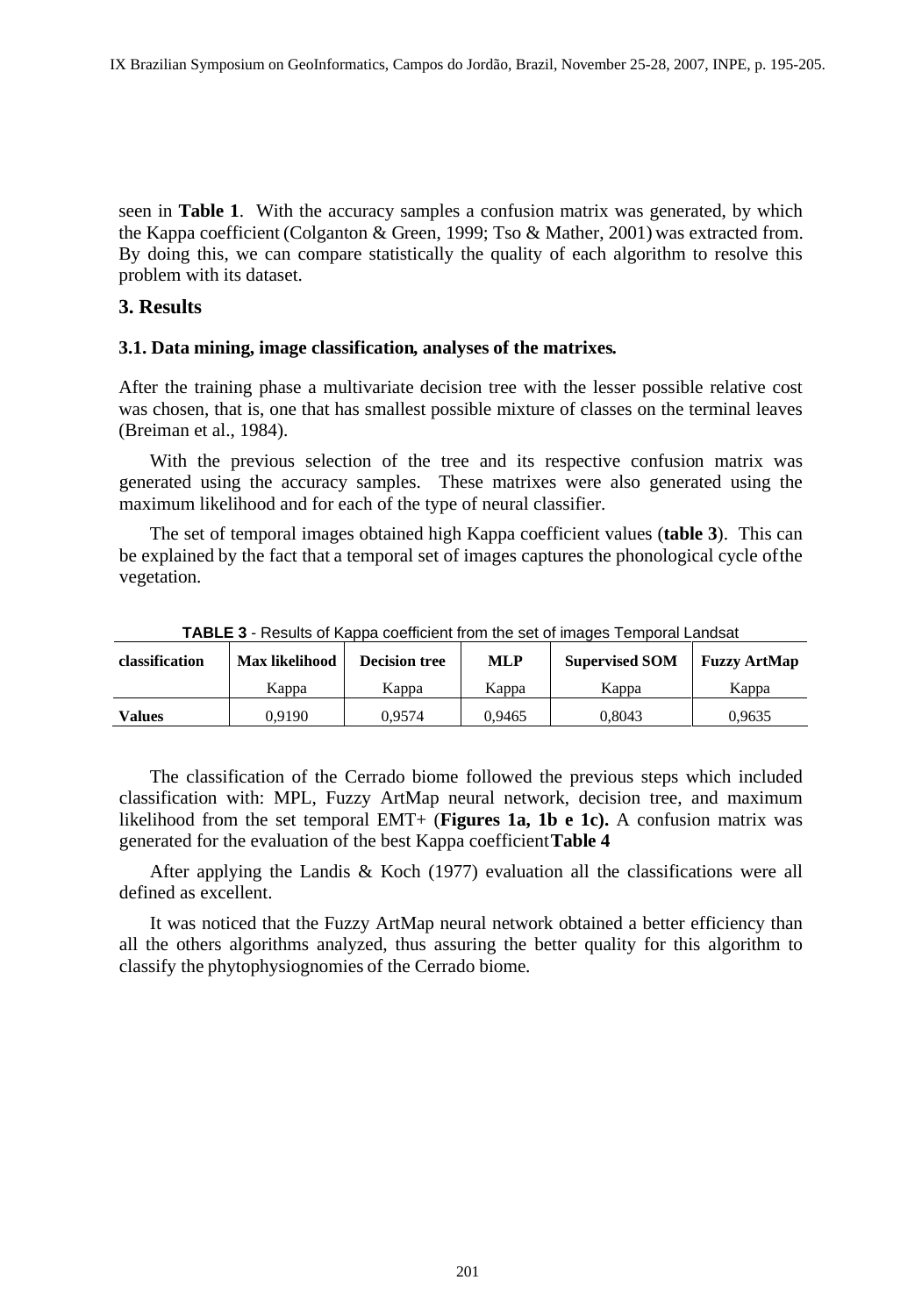|                                     |      |     |      |               |         | ∖ncali      |          |                           |      |            |
|-------------------------------------|------|-----|------|---------------|---------|-------------|----------|---------------------------|------|------------|
| <b>Class</b>                        |      |     | soil | <b>Shades</b> | Pasture | ıntation    | Savannic | c Grassland Forests Total |      |            |
| Water                               | 1480 |     |      |               |         |             |          |                           |      | 1653       |
| <b>Cropland</b><br><b>Bare soil</b> |      |     |      |               |         |             |          |                           |      |            |
|                                     |      |     |      |               |         |             |          |                           |      | 2999       |
|                                     |      |     |      | 469           |         |             |          |                           |      | - 49.      |
| shades<br>pasture<br>Eucalipte      |      |     |      |               | 4264    |             |          | 18.                       |      | 4300       |
|                                     |      |     |      |               |         |             |          |                           |      |            |
| plantation                          |      |     |      |               |         |             |          | 59.                       |      | 2596       |
| Savannic                            |      |     |      |               |         | 16          | 2184     | 72                        |      | 12306      |
|                                     |      |     |      |               |         |             | $\Omega$ | 7731                      |      | - 706      |
| Grassland<br>Forests                |      |     |      |               |         |             |          |                           | 3297 | 3356       |
| <b>Total</b>                        | 1500 | 420 | 3110 | 500           | 4320    | <b>2630</b> | 2320     | 7900                      |      | 3350 26050 |

**TABLE 4 -** Confusion matrix for Temporal Landsat with 96,98% of accuracy and 0,9635 of Kappa Coenfficient



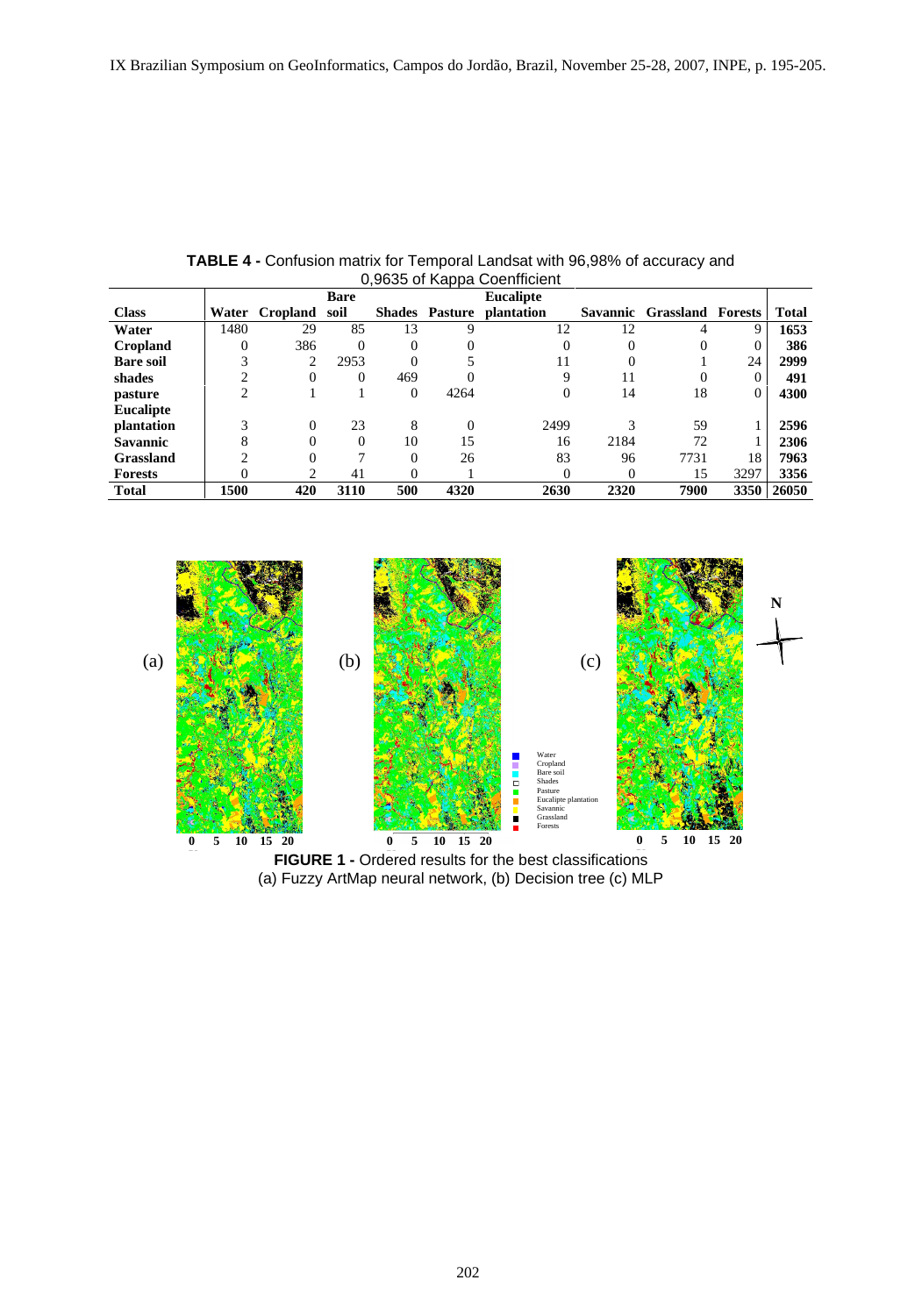# **4. Conclusions**

There are several artificial intelligence algorithms that can be used in remote sensed data to classify images and generate theme maps. All these algorithms depend in some way to the operators experience in setting up parameters of the algorithms to reach their optimal performance. When these parameters are set wisely all the algorithms work efficiently showing good overall performance, thus remembering that all these parameters should be readjusted to different data sets. The algorithms: Max likelihood, Decision tree, Decision tree, Multi layer perceptron, Fuzy ART maps showed efficiency in classifying the phytophysiognomies in the Cerrado biome. The supervised neural network using Fuzzy ARTmaps was the most efficient of the algorithms, followed by the decision tree, multylayer perceptron and maximum likelihood.

The results show that machine learning algorithms are highly capable of mapping the Phytophysiognomies of the Brazilian Cerrado and should be highlighted that these techniques could be improved in future work so that influence of the operator should be diminished on the results.

## **5. References**

Aguiar, A. P. D. (1991) Utilização de atributos derivados de proporções de classses dentro de um elemento de resolução de imagem ("pixel") na classificação multiespectral de imagens de sensoriamento remoto. São José dos Campos: INPE,.

Breiman, L., Friedman, J. H., Olshen, R. A. (1984) Classication and regression tress.<br>Belmont: Chapman & Hall,. 358 p.

Carpenter G.A, (1989) Neural Network Models for Pattern Recognition and Associative Memory. Neural Networks, 2, 243-257,.

Carpenter G. A., (1991) Crossberg, S., and Reynolds, J.H, ARTMAP: Supervised Real- Time Learning and Classification of Nonstationary Data by a Self-Organizing Neural Network. Neural Networks, 4, 565-588,.

Carvalho, L. M. T. (2001) Mapping and monitoring forest remnants: a multi-scale analysis of spatio-temporal data. 2001. 140 p. Thesis (Doctor) - Wageningen University, Wageningen..

Colgaton, R. G., Green, K. (1999) Assenssing the accuracy of remotely sensed data: principles and practices. New York: Lewis Publishers, 137 p.

Correia, V. R. M. (1983) Estudo das medidas de qualidade para estimação de proporções de classes em elementos de resolução de imagens.. Dissertação (Mestrado) - INPE, São José dos Campos.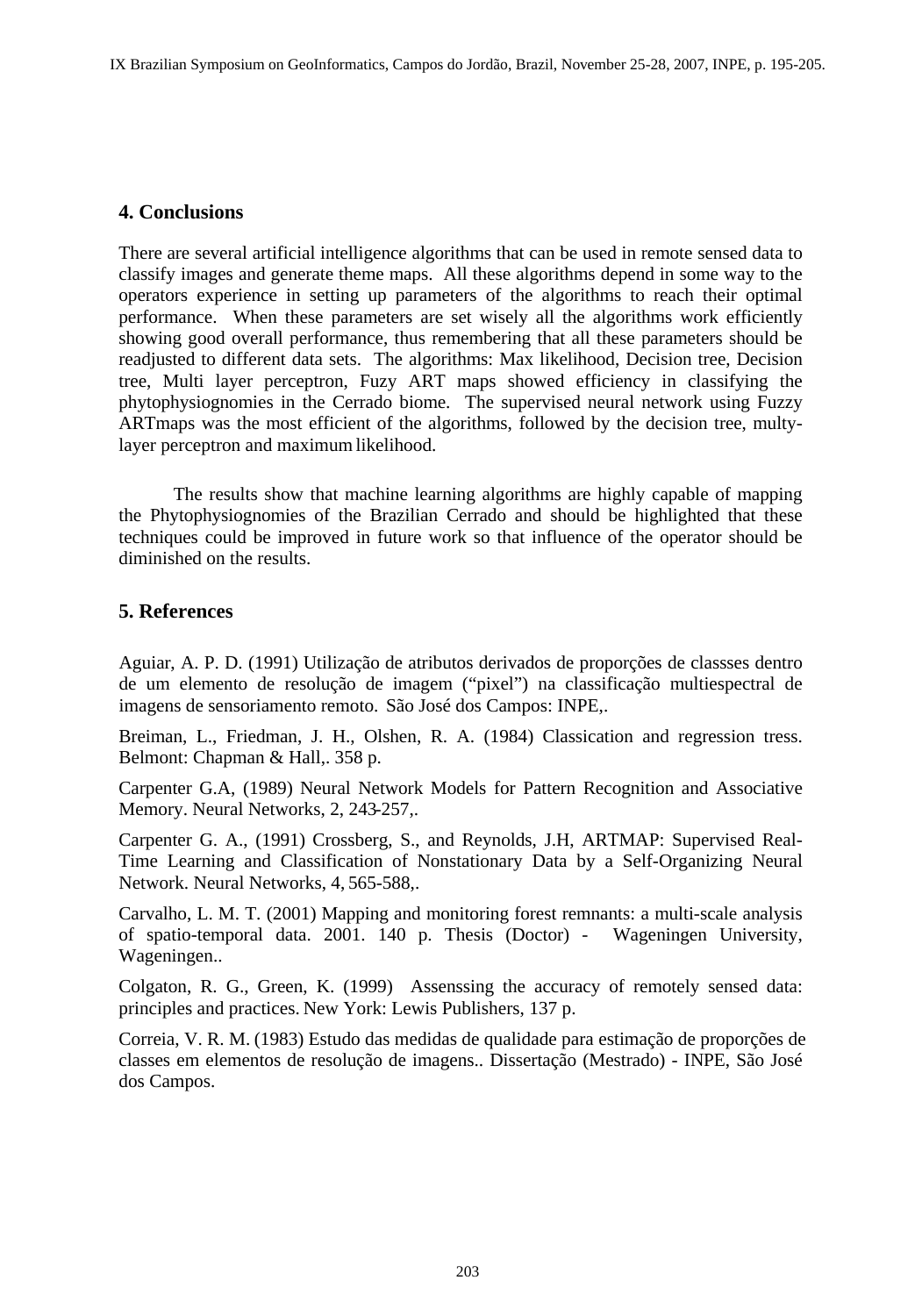Crist, E. P., Cicone, R. C. (1984) A physically – based transformation of thematic mapper data – the TM Tasseled Cap. IEEE Transactions on Geocience and Remote Sensing, Los Alamitos, v. 22. n. 3, p. 256-262,.

Gaboardi, C. (2002) Utilização de imagem coerência SAR para classificação do uso da terra: Floresta Nacional do Tapajós. 137 p. Dissertação (Mestrado) - INPE, São José dos Campos. The contract of the contract of the contract of the contract of the contract of the contract of the contract of the contract of the contract of the contract of the contract of the contract of the contract of the co

Winkinson G. (1997) Open Questions in Neurocomputing for Earth Observation.<br>Instituto Nacional de Pesquisas Eespeciais. (2002) Divisão de Processamento de Imagens (INPE-DPI). SPRING, Manual do usuário [on line]. São José dos Campos. Kouokoulas, S.; Blackbum, G. A. (2001) Introducing new indices for accuracy evaluation

of classified images representing semi-natural woodland environments. Photogrammetric Engineering & Remote Sensing, Los Alamitos, v. 67, n. 4, p. 499 -510. Landis, J. R., Koch, C. H. (1977) The measurement of observer agreement for categorical

data. Biometrics, Washington, v. 33, n. 3, p. 159-174. Lillessand, T. M., Kiefer, R. W. (1999) Remote sensing and image interpretation. 4. ed. USA: John Wiley. 724 p.

Louzada, J. N. C. (2000) Efeitos da fragmentação florestal sobre a estrutura da comunidade scarabaeidae (Insecta, coleoptera). 87 p. Tese (Doutorado) – Universidade Federal de Viçosa, Viçosa, MG.

Machado, A. B. M., Fonseca, G. A. B., Machado, R. B., Aguiar, L. M. S., Lins, L. V. (1998)Livro vermelho das espécies ameaçadas de extinção da fauna de Minas Gerais. Belo Horizonte: Fundação Biodiversitas. 608 p.

Mather, P. M. (1999) Computer processing of remotely-sensed images: an introduction. 2. ed. Nottingham, UK: Johb Wiley,. 292 p.

Mendonça, M. P., Lins, L. V. (2000) Lista vermelha das espécies ameaçadas de extinção da flora de Minas Gerais. Belo Horizonte: Fundação Biodiversitas/Fundação Zôo-Botânica de Belo Horizonte. 160 p.

Molenaar, M. (1998) An introduction to theory of Spatial object modelling for GIS. Enschede, The Netherlands: Taylor & Francis,. 246 p.

Moreira M. A., (2003) Fundamentos de Sensoriamento Remoto e Metodologias de Aplicação, 2ª Edição Revista e Ampliada Eidtora UFV 295p. Kanellopoulos G.G., Wilkinson F.Roli, J.Austin, (1997) Neuro-computation in Remote

Sensing Data Analysis,.

Kohonen, T., 1990, The Self-Organizing Map. Proceedings of the IEEE, 78: 1464-80.

Oliveira, L.T.; (2004) Fusão de imagens de sensoriamento remoto e mineraçao de dados geográficos para mapear as fitofisionomias do Bioma Cerrado.. 131p. (CDD – 621.3678 – 526.982) Dissertação (Mestrado em Manejo Ambiental) – UFLA. Lavras. 2004.